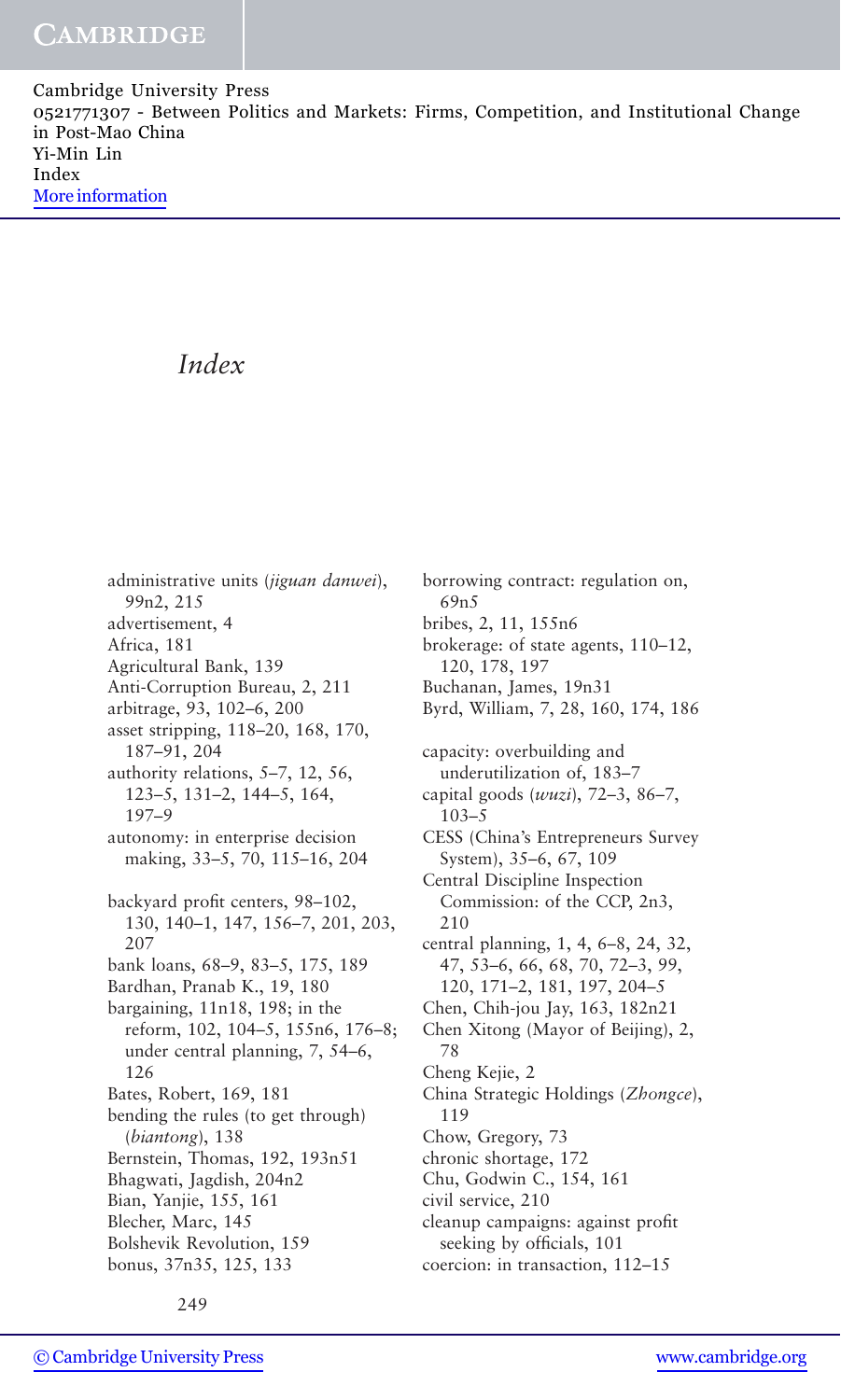Cambridge University Press 0521771307 - Between Politics and Markets: Firms, Competition, and Institutional Change in Post-Mao China Yi-Min Lin Index [More information](http://www.cambridge.org/0521771307)

#### 250 *Index*

collective enterprises, 27–9, 38–9 collusion, 15–16, 208; and whistle blowing, 16, 163–6; between officials, 141–4; between officials and managers, 189–90; stable alliances of, 180, 205 commune and brigade enterprises (*shedui qiye*), 7, 27 *Company Law*, 25n2, 31, 37 competition, 3–4, 23, 95, 120, 157, 169–70, 195–6; between local governments, 4–5; between regular firms and backyard profit centers, 102–9; economic, 8–10, 34–7, 62, 67, 185; in favor seeking, 18–19, 174–5, 176–80, 188–9, 202–4; unfair, 67, 109 competitive (dis)advantage: of firms, 3, 11, 21 68, 96, 120, 131, 151, 169, 177, 198, 203 concrete benefits: offered to officials in exchange for favors, 152–4, 160–2 Confucianism, 181 Congleton, Roger D., 179 contract: fiscal, 79–80, 131; managerial, 32–4, 57, 93–4, 147, 150n27; revenue, 132–4, 137, 147–8; spending, 134–7 co-optation: of peers, 16, 141–4, 202 cooperativization: of urban private industry (in the 1950s), 27 corruption, 2, 15, 18–19; managerial, 121, 190; retarding effects of, 2, 169, 179, 204, 207n7. *See also* rent seeking Cultural Revolution, 27, 49, 125, 127 deal making (*jiaoyi*): versus cumulative relationship (*jiaoqing*), 161 decentralization, 12–15, 47, 68– 82, 122, 144; fiscal, 5, 131–8, 205 decollectivization, 172, 205

defection: from collusive collective action, 202; of grassroots officials, 171, 180, 205 Deng Xiaoping, 49, 115, 141 differential treatment: of firms. *See* particularism dispersed loci of authority, 147, 211 disrespect: for law and regulation, 179, 187, 207, 210 "divide and rule," 15, 124, 141–2 dual command chain, 125–6, 141–2 "dual track price system," 33, 105 Duckett, Jane, 145n17 Eckstein, Alexander, 7 efficiency, 4, 8n12, 21, 40n44 elections, 209, 211–12 Elster, Jon, 2 embezzlement. *See* asset stripping employees: categories of, 31 "enclave enterprises," 129–30, 148, 156–9 encompassing interests, 208–10, 212 enterprise group (*qiye jituan*), 34 enterprise scale: criteria for determining, 177n11 entrepreneurial pursuit: by state agents. *See* backyard profit centers entry, 39, 56, 87–9, 106; and fake and substandard products, 187; barriers to, 73–5, 173–5 environmental protection, 174, 179n14, 187, 189n36 Evans, Peter, 210 exchange relations, 5–7, 16–17, 56, 66, 131–8, 144–6, 197–9, 203 exclusive areas: of decisions and actions by local officials, 131, 144–5 expansionary growth, 133, 186–7, 208 extra-plan output and sales, 34, 62–5, 72–3, 86, 104–5, 175–7 "factory director responsibility system" (*changzhang zeren zhi*),

32–4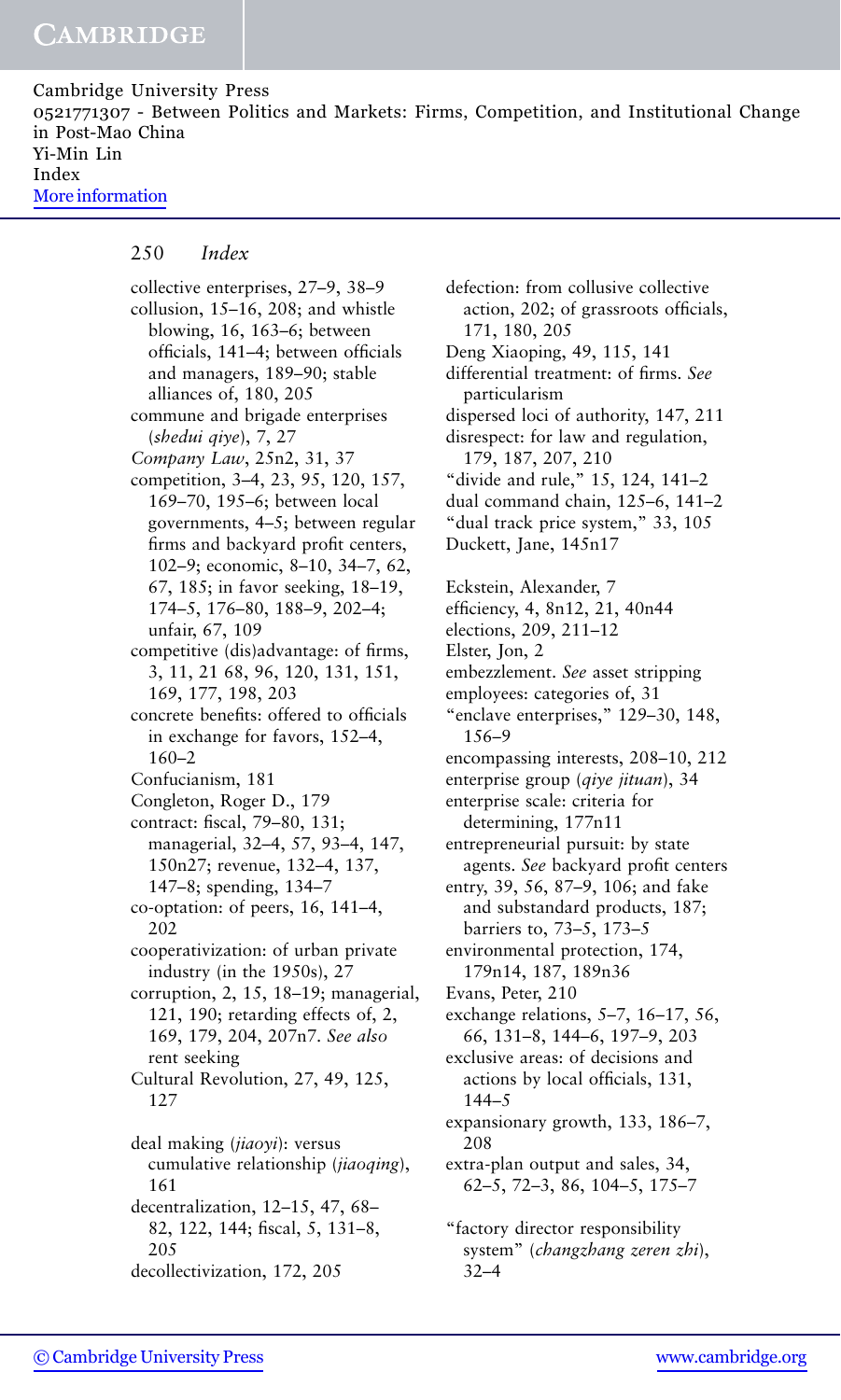Cambridge University Press 0521771307 - Between Politics and Markets: Firms, Competition, and Institutional Change in Post-Mao China Yi-Min Lin Index [More information](http://www.cambridge.org/0521771307)

### *Index* 251

favor seeking, 18–19; 161–2, 188. *See also* competition "fee-for-service": arrangement with government patrons, 106 fees, 81–2, 114–15, 134, 158, 191–5, 207n6 financial discipline, 176n8, 176n9 first mover's advantage, 19, 174–5, 176–8, 195, 203–4 free rider, 164n20, 203n1 free wining and dining, 143–4 Friedman, Milton, 67 fringe benefits, 27, 45n55, 49–53 funds: budgetary, 14, 70, 100–1, 128, 133–8, 193–4; diversion of, 121, 134, 193–5; off-budget, 14, 70, 101, 128, 130, 133–8, 141, 150, 193–4, 201–2, 207, 210 gatekeeper, 96, 173–4 gifts, 154, 155n6, 198 Gold, Thomas B., 161 Gore, Lance, 185 gradualism, 9–10; versus big bang, 9n15, 205n3 Granick, David, 7, 32, 157n9 grassroots governments: basic structures of, 127–31 "gray area:" in regulation, 199; of state action, 2n2, 18, 124, 138–41, 145, 202 gross domestic product (GDP), 3n4, 24, 170, 211; growth of, 1, 169 group cohesion, 164 Guangdong province, 28, 177 guarantee: for borrowing from banks, 69, 174 Guthrie, Doug, 152n3, 206 Harding, Harry, 7, 15, 56, 182 He Qinglian, 187, 190 hierarchy. *See* authority relations holding on to large enterprises and letting go small ones (*zhuada fangxiao*), 190 Hong Kong, 30n15

Huang, Yasheng, 194, 210 Hwang, Kwang-kuo, 160n14 incentives: for managers, 5, 56, 104–5, 120–1, 178; for officials, 5, 12, 123–5, 133, 137, 145, 199–200, 207, 210 ideological indoctrination, 36, 161 independent accounting units, 25n3 India, 181 individual behavioral traits, 124–5, 141–2 industrial reform, 3, 20, 32–8, 172–3 industrialization, 24, 54 industry: definition of, 24 information disclosure: adverse effects of, 156, 163–6 institutional barriers: to social exchange, 170, 181–2 interest groups: organized, 170, 181–2 interest rates, 69 investment, 170, 183–4, 186 Jefferson, Gary, 4, 10, 40, 45n52, 45n53, 173, 176n9, 205n3 Jiangsu province, 28 joint household enterprises (*lian hu qiye*), 29n11 Ju, Yanan, 154, 161

jurisdictions: rural versus urban, 13, 122, 146–50

justification: for self-seeking behavior of officials, 16, 138–41, 145, 198, 202

kinship networks, 163 KMT regime, 25 Kohli, Atul, 181 Kornai, Janos, 1, 176n8, 205 Krueger, Anne, 2, 180 Kung, James, 186, 205n3

*Labor Law*, 77 labor practice, 90–1, 187, 189n37 land use, 70–2, 85–6 Lardy, Nicholas, 191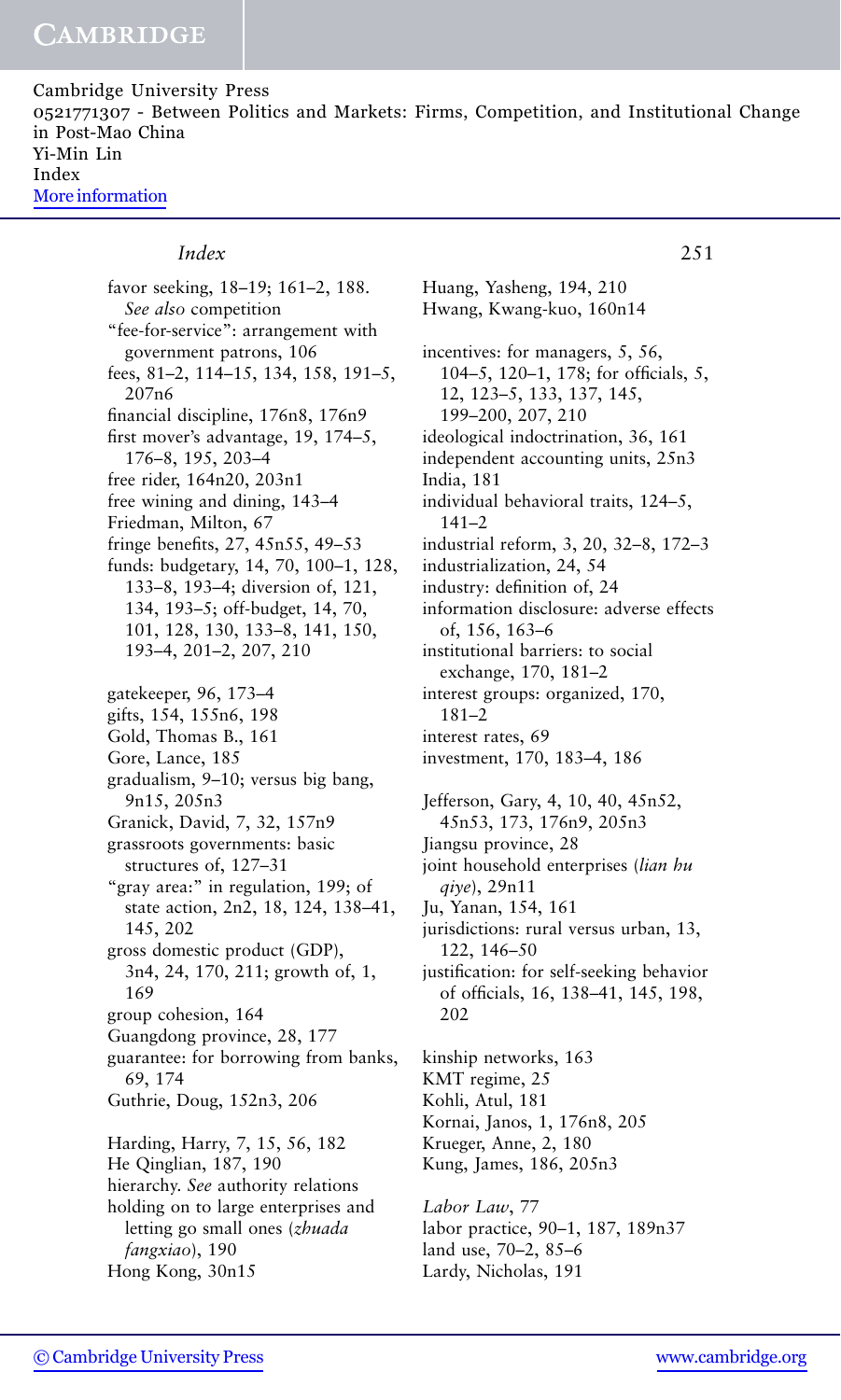Cambridge University Press 0521771307 - Between Politics and Markets: Firms, Competition, and Institutional Change in Post-Mao China Yi-Min Lin Index [More information](http://www.cambridge.org/0521771307)

#### 252 *Index*

latent problems, 23, 169–70, 183, 204 *Law against Unfair Competition*, 109 leaking and draining of state assets (*guoyou zichan liushi*), 119 Lee, Hong Yung, 124n5, 126 legal-rational authority, 206–7 Lei Yu, 163n19 Levi, Margaret, 79 Li, Lianjiang, 192, 195n51, 211 Li, Lin-nei, 30, 117 Liang Xiang, 163n19 Lieberthal, Kenneth, 7, 56, 126, 182 Lin, Nan, 163, 182n21, 211n14 Lin Qingsong, 7, 28, 160, 174, 186 Lindblom, Charles E., 5, 9n14, 17 little coffers (*xiao jinku*), 101, 194 local developmental state, 5, 12–16, 144–5, 208–9 loss cutting, 19, 112–15, 195–6 Lu, Xiaobo, 192, 195n51, 211n13 Luo Ji, 2 Ma Rong, 7, 11, 14, 160, 174, 186, 188 Macao, 30n15 McDonald's: land lease dispute involving, 77–8 McMillan, John, 4n8, 205n3 Madsen, Richard, 160–1, 181n16 managerial strategies, 176–7 manifest behavior (*biaoxian*), 126 Manion, Melanie, 15n25, 212 manipulation: of state action. *See* favor seeking Mao Zedong, 125, 161, 181n16 market, 1, 5, 95, 206; defined, 8–9; economic, 3, 17; markets, 1, 9–10, 21, 32, 47, 205–6; mechanisms, 1, 205; political, 3, 17, 169, 197; "the market," 9, 17, 99, 120, 205 market economy, 9, 47, 67; "socialist," 4n9, 37 marketization, 120, 166; dual, 5–6, 16–18, 46, 122, 183, 195–6, 197–9; economic, 47n1, 56, 66, 198; political, 146, 169, 199

Marx, Karl, 29n13 "material balances" method, 73 Meyer, Marshall, 8n12 Michelson, Ethan, 17n28, 209 "middle prices," 175 Ministry of Finance, 95, 135, 193 Ministry of Supervision, 2n3, 210 "modern enterprise system," 25n2, 37 monitoring capacity: of the state, 121, 145, 180, 190, 211 monopoly, 2n2, 19, 23, 179–81; and value creation, 170, 179–81; in the reform, 172–3, 176; under the plan, 171–2. *See also* competition monopsony, 171 Montinola, Gabriella, 5n10, 12, 175 mooring (*guakao*), 106–7 moral hazard, 16n26, 133n9, 170, 185–7, 208 multitier system: of enterprise regulation, 148, 157 mutual monitoring: within the state apparatus, 16, 18, 122, 124, 127, 145, 194, 200–1, 210. *See also* collusion; "divide and rule" Myrdal, Gunnar, 2, 169 national income, 24n1 National People's Congress, 99n3, 206, 211 Naughton, Barry, 4, 10, 11n18, 12n19, 32n24, 32n25, 40–1, 45n52, 45n53, 56, 67, 172, 176n8, 176n9, 198, 205n3 Nee, Victor, 1n1, 10n17, 14, 206 neutrality: in state action, 6, 47, 120, 206 nonadministrative units (*shiye danwei*), 99n2, 135–6, 216 noninstrumental considerations: in favor exchange, 160–1 nonstate enterprises, 20, 24, 27–31, 33, 38–45, 56, 66, 121, 150, 153, 155, 166–8, 173–5, 188, 205 Nordhaus, William, 9, 40n44 Nye, Joseph, 2n2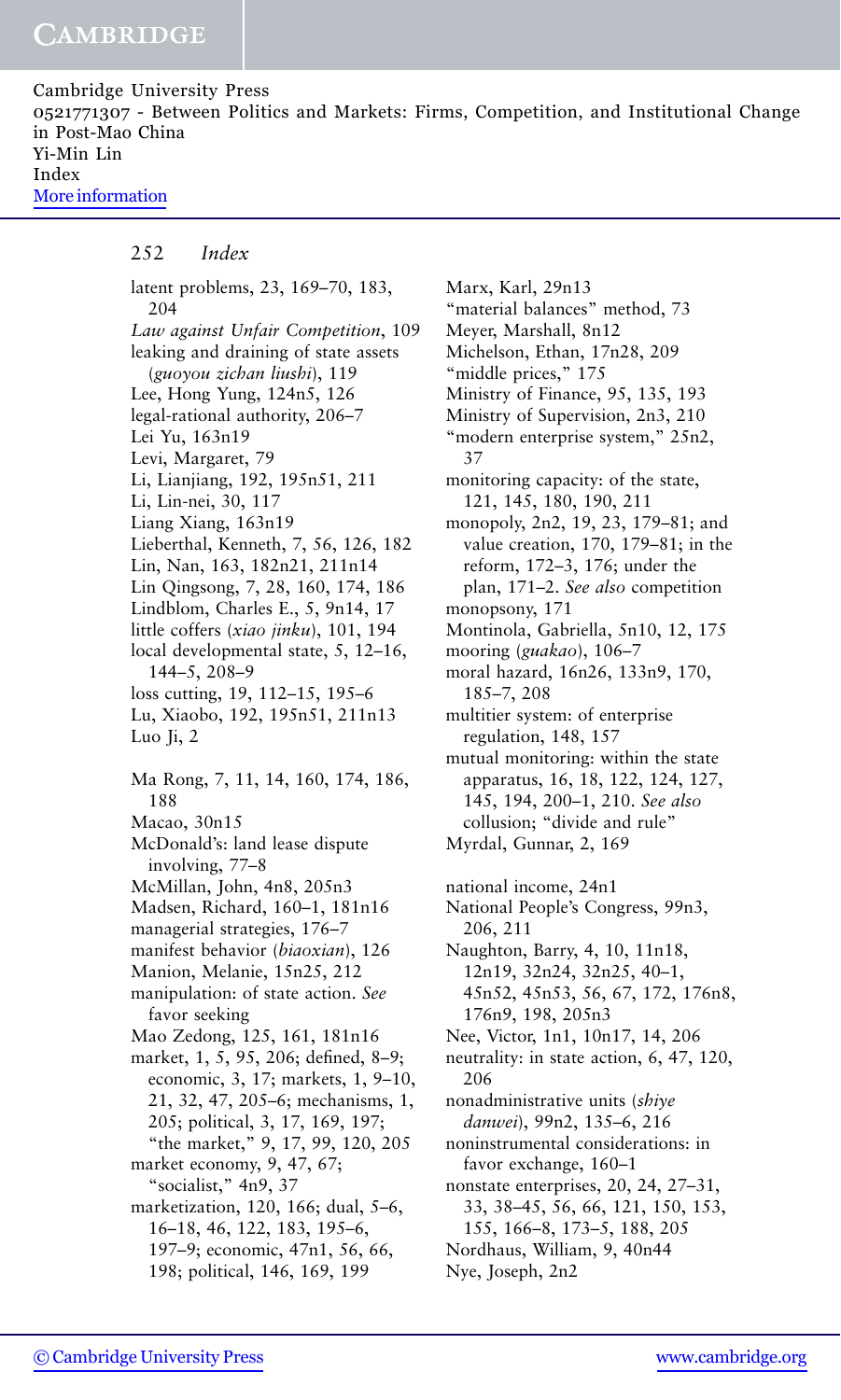Cambridge University Press 0521771307 - Between Politics and Markets: Firms, Competition, and Institutional Change in Post-Mao China Yi-Min Lin Index [More information](http://www.cambridge.org/0521771307)

#### *Index* 253

O'Brien, Kevin, 192, 195n51, 211 Oei Hong Leong (Huang Hongnian). *See* China Strategic Holdings Oi, Jean C., 5n10, 8, 11–16, 70, 123, 127, 154, 174, 182, 188 Oksenberg, Michel, 7, 56, 182 Olson, Mancur, 2, 169, 180, 202n1, 204, 210 "one step ahead first" measures, 63–4, 90, 96, 173, 176–8 "open door policy," 2 opportunism: in local officials' decision making, 124, 144, 201, 211; in social exchange, 161–2, 167 opportunity cost: for favor giving, 156, 160–1; for sticking to the plan, 62, 203 organizational health: of the state, 3, 170. *See also* collusion, divide and rule, and monitoring capacity organizational politics, 14; in government agencies, 124–6, 141–2; in state enterprises, 163–5, 167 "outpost" departments, 127–30 Parish, William L., 17n28, 208 particularism, 6–7, 21, 151–2, 154, 198, 206; in levies, 92–5; in regulation, 87–92, 173, 177, 187; in resource allocation, 83–7, 173; institutionalized, 7, 47, 198 pecking order: of enterprise status, 7, 53–4, 66 People's Bank, 69, 139n12 performance variation: between enterprises, 7–8, 40–5, 66, 96, 166–7, 195–6; dichotomized view of, 20–1, 40, 45; indicators of, 40–1 Perkins, Dwight H., 8n13, 198 personal networks (*guanxi*), 151; theories of, 155; third party effects in, 151–6, 166–7, 196 plunging into the sea (of business) (*xiahai*), 115n30

"policy loans," 69 porosity: of the political process, 154, 181–3 predation: by state agents, 18, 23, 148, 157–9, 170, 190–4, 196, 204, 209 principal-agent relationship, 5, 16, 41n48 private firms (*siying qiye*), 29 privatization, 120, 192, 204, 205n3 profit rate, 41–2, 44–5, 183, 195–6 protectionism, 67, 109n22 public debt, 170, 183–4 "public" façade: of local state action, 15, 145, 208 public service: turned into private service, 110–12 "push and pull" effects, 5, 62, 127, 155n6, 175, 203, 212 Qian, Yingyi, 5n10 "ratchet rule," 54 "raw material wars," 4 Rawski, Thomas, 4, 7, 10, 11n18, 40, 45n52, 67, 169n1, 176n9, 205n3 rewards and penalties: for industrial firms. *See* winners and losers "reimbursement service," 134 reimbursement without receipts (*da baitiao*), 89–90 relative deprivation: sense of, 115n29, 199–200 rent seeking, 1–2, 18–19, 169–70, 177, 204, 207n7; retarding effects of, 2, 169, 179; versus profit seeking, 19n30. *See also* corruption revenue sharing: 79, 131. *See also* contract risk: in favor exchange involving the use of state power, 163–4. *See also* collusion Riskin, Carl, 54, 73, 122, 172 rivalry: interpersonal, 14, 126–7, 142, 156, 163–6. *See also* "divide

and rule"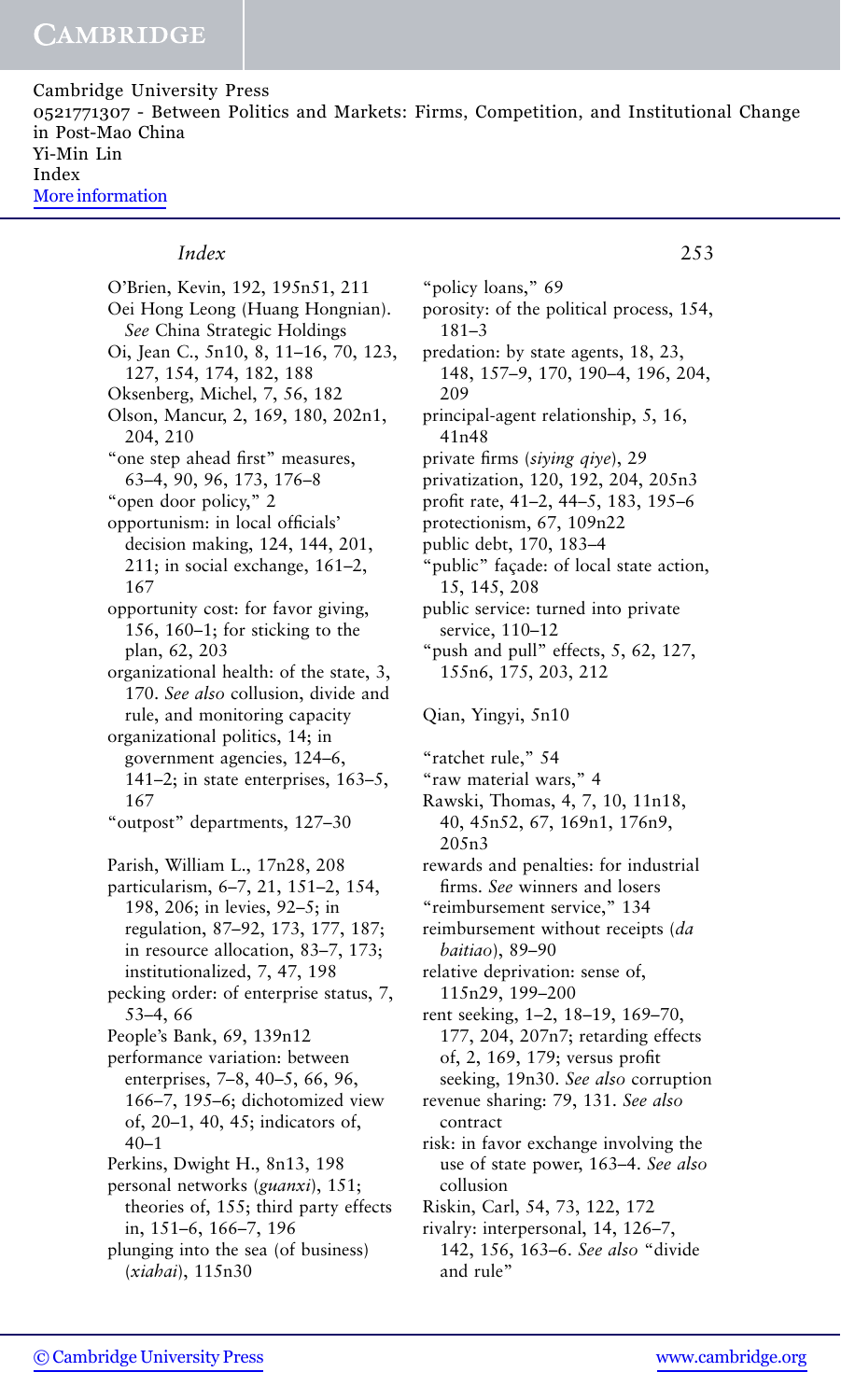Cambridge University Press 0521771307 - Between Politics and Markets: Firms, Competition, and Institutional Change in Post-Mao China Yi-Min Lin Index [More information](http://www.cambridge.org/0521771307)

#### 254 *Index*

Rose-Ackerman, Susan, 2n2, 18, 169 Rudolph, Lloyd and Susanne Hoeber, 181 rural and urban townships (*xiang zhen*), 28n6 Rural Credit Cooperative, 139 Sachs, Jeffrey, 9n15, 205n3 Samuelson, Paul, 9, 40n45 Schurmann, Franz, 6, 124–5 self-employed individuals (*getihu*), 29 self-financed agencies/units, 136–7, 140–1 self-seeking behavior: of officials. *See* corruption; justification; mutual monitoring. shareholding, 30, 33, 37–8, 190–1 Shirk, Susan, 15, 32, 63, 68, 124, 145, 177, 182, 182n22, 209 short-term maximizing, 133n9, 185–6, 208–9 Shue, Vivienne, 145 Shleifer, Andrei, 180n15 Singh, Inderjit, 10, 33, 173 *Sino-Foreign Joint Venture Law*, 30 slack: fiscal, 132; organizational, 7, 54, 126, 176 "small but complete" (*xiao er quan*), 35 Smith, Adam, 47, 120, 206 social exchange: dyadic, 151, 155–6 social segregation, 181 Solinger, Dorothy J., 7, 11, 31 sourcing agent (*caigou yuan*), 50 Soviet economic aid, 25 special interests, 181, 209–11 Stark, David, 1n1 state building, 209–11 State Council, 101n7, 115, 192–3, 206 state enterprises, 20, 24–7, 33, 38–45, 66, 67, 121, 150, 153, 155, 166–8, 175–8, 188–90 State Industrial and Commercial Administration (SICA), 74

state-owned enterprises (*guoyou qiye*): versus state-run enterprises (*guoying qiye*), 25, 27 *State-Owned Enterprise Law*, 81 State Planning Commission (SPC), 72–3 state socialism, 1, 176n8, 201–2, 206 State Tax Bureau, 80 Steinfeld, Edward S., 8, 157n8 Stiglitz, Joseph, 9 stock exchanges, 31 stratification: of industrial enterprises, 54. *See also* particularism; pecking order subcontracting and processing agreements (*san lai yi bu*), 30n16 subdistrict administration (*jiequ*), 127 substitution of loan for fiscal appropriation (*bo gai dai*), 68 substitution of taxes for total profit remission (*li gai shui*), 79 "Sunday engineers," 58–9, 62 supervising agency (*zhuguan danwei*), 106

*tanpai* (irregular levies and obligations), 35, 81–2, 192. *See also* fees; three arbitrary levies taxes, 13–15, 32–4, 79–80, 92–4, 108, 132–4, 192, 207n6 three arbitrary levies (*sanluan*), 114, 192 Tollison, Robert D., 2n2, 18–19, 179 total factor productivity, 40n44, 42n50 township and village enterprises (TVEs) (*xiangcun qiye*), 7, 11, 28–9, 69, 122, 149, 157, 174, 186, 192; versus enterprises under township authorities (*xiangzhen qiye*), 28n7 transient tenures: of local leaders, 130, 164, 208 trial-and-error process: reform as, 138 triangular debt (*sanjiao zhai*), 117

Tullock, Gordon, 2, 19